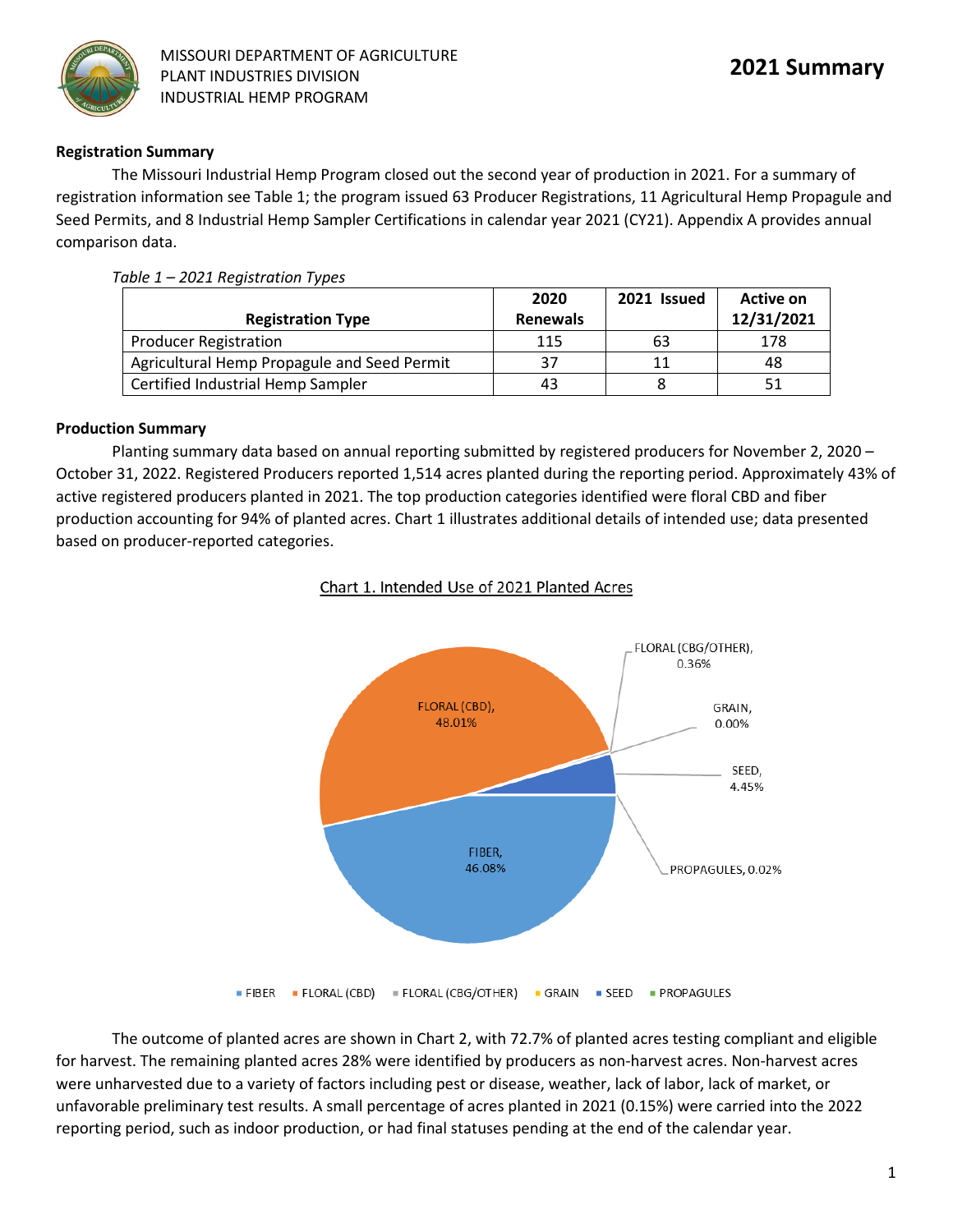

**MISSOURI DEPARTMENT OF AGRICULTURE**<br>PLANT INDUSTRIES DIVISION PLANT INDUSTRIES DIVISION INDUSTRIAL HEMP PROGRAM





Additional county-by-county details for the 2021 production season are listed below in Table 2.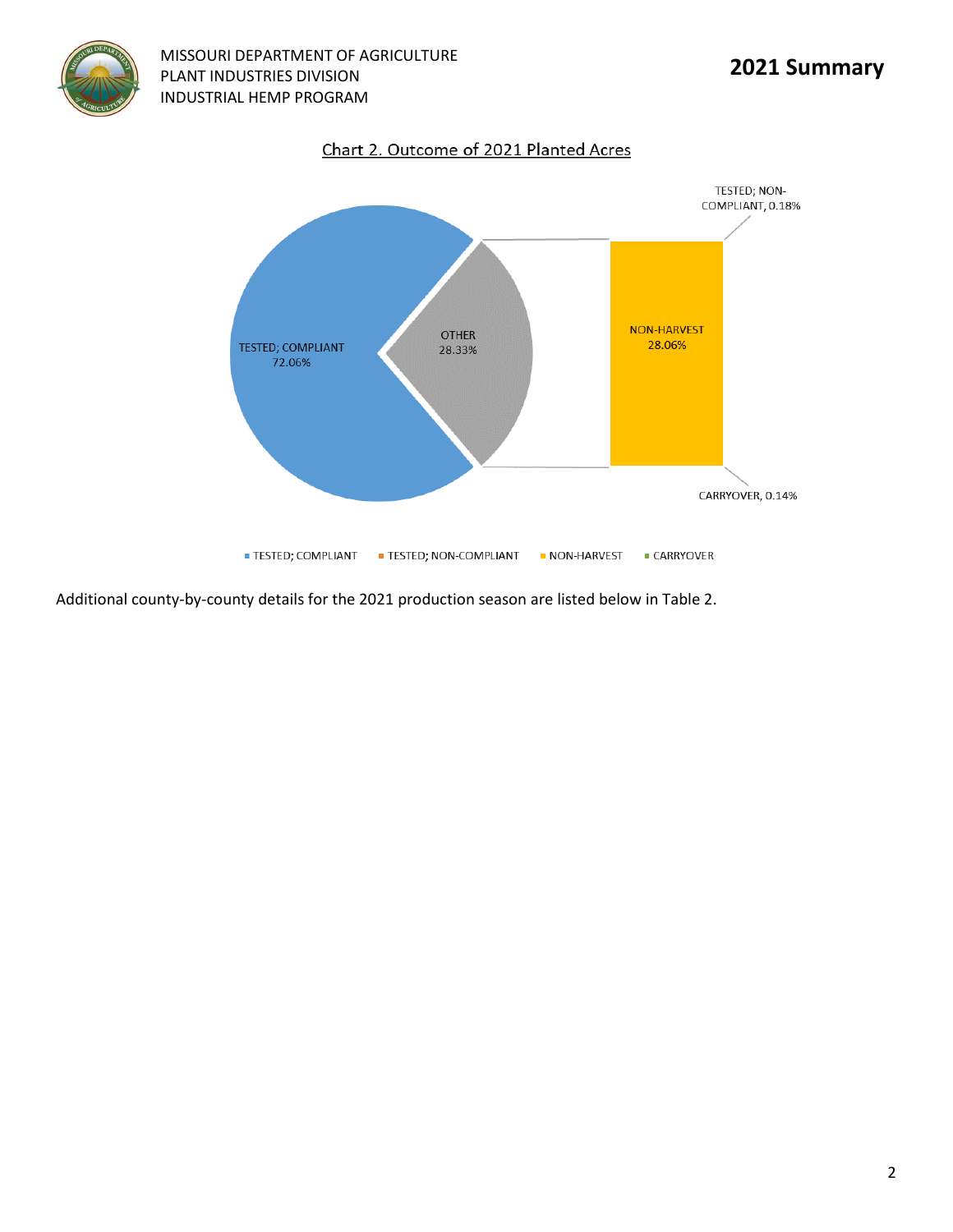

**MISSOURI DEPARTMENT OF AGRICULTURE**<br>PLANT INDUSTRIES DIVISION PLANT INDUSTRIES DIVISION INDUSTRIAL HEMP PROGRAM

*Table 2. County Data for 2021 Industrial Hemp Program.*

| *<br>fewer than 3 Registered Producers |                                |                                                    |                                                         |  |  |
|----------------------------------------|--------------------------------|----------------------------------------------------|---------------------------------------------------------|--|--|
| County                                 | <b>Planted</b><br><b>Acres</b> | <b>Number of</b><br>Registered<br><b>Producers</b> | <b>Number of</b><br><b>Certified</b><br><b>Samplers</b> |  |  |
| Adair                                  | $\ast$                         | *                                                  | $\ast$                                                  |  |  |
| Andrew                                 | $3 - 5$                        | $\ast$                                             | $\ast$                                                  |  |  |
| Atchison                               | *                              | $\ast$                                             | *                                                       |  |  |
| Audrain                                | $\ast$                         | $3 - 5$                                            | $\ast$                                                  |  |  |
| Barry                                  | $\ast$                         | $\ast$                                             | $\ast$                                                  |  |  |
| <b>Barton</b>                          | >50                            | $3 - 5$                                            | *                                                       |  |  |
| <b>Bates</b>                           | $10 - 25$                      | $3 - 5$                                            | $\ast$                                                  |  |  |
| Benton                                 | *                              | $\ast$                                             | $\ast$                                                  |  |  |
| Bollinger                              | >50                            | $\ast$                                             | $\ast$                                                  |  |  |
| Boone                                  | *                              | $5 - 10$                                           | >10                                                     |  |  |
| <b>Buchanan</b>                        | $\ast$                         | $\ast$                                             | $\ast$                                                  |  |  |
| <b>Butler</b>                          | $\ast$                         | $3 - 5$                                            | $\ast$                                                  |  |  |
| Caldwell                               | *                              | $\ast$                                             | $\ast$                                                  |  |  |
| Callaway                               | $\ast$                         | $\ast$                                             | $\ast$                                                  |  |  |
| Camden                                 | $\ast$                         | $\ast$                                             | *                                                       |  |  |
| Cape<br>Girardeau                      | >50                            | $3 - 5$                                            | $\ast$                                                  |  |  |
| Carroll                                | $\ast$                         | $\ast$                                             | $\ast$                                                  |  |  |
| Carter                                 | $\ast$                         | $\ast$                                             | $\ast$                                                  |  |  |
| Cass                                   | $25 - 50$                      | >10                                                | $\ast$                                                  |  |  |
| Cedar                                  | *                              | $\ast$                                             | *                                                       |  |  |
| Chariton                               | $\ast$                         | $3 - 5$                                            | $\ast$                                                  |  |  |
| Christian                              | $3 - 5$                        | $\ast$                                             | $\ast$                                                  |  |  |
| Clark                                  | $\ast$                         | $\ast$                                             | $\ast$                                                  |  |  |
| Clay                                   | $\ast$                         | $3 - 5$                                            | $5 - 10$                                                |  |  |
| Clinton                                | $\ast$                         | $\ast$                                             | $\ast$                                                  |  |  |
| Cole                                   | $3 - 5$                        | $\ast$                                             | $\ast$                                                  |  |  |
| Cooper                                 | *                              | $\ast$                                             | *                                                       |  |  |
| Crawford                               | $\ast$                         | $\ast$                                             | $\ast$                                                  |  |  |
| Dade                                   | *                              | $\ast$                                             | *                                                       |  |  |
| <b>Dallas</b>                          | *                              | $\ast$                                             | *                                                       |  |  |
| Daviess                                | *                              | $\ast$                                             | $\ast$                                                  |  |  |
| DeKalb                                 | *                              | $\ast$                                             | *                                                       |  |  |
| Dent                                   | $\ast$                         | $\ast$                                             | *                                                       |  |  |
| Douglas                                | *                              | $\ast$                                             | *                                                       |  |  |
| Dunklin                                | *                              | $5 - 10$                                           | $\ast$                                                  |  |  |
| Franklin                               | $10 - 25$                      | >10                                                | $\ast$                                                  |  |  |
|                                        |                                |                                                    |                                                         |  |  |

|               | Planted      | <b>Number of</b><br>Registered | <b>Number of</b><br><b>Certified</b><br><b>Samplers</b> |  |
|---------------|--------------|--------------------------------|---------------------------------------------------------|--|
| County        | <b>Acres</b> | <b>Producers</b>               |                                                         |  |
| Gasconade     | $\ast$       | $3 - 5$                        | $\ast$                                                  |  |
| Gentry        | $\ast$       | $\ast$                         | $\ast$                                                  |  |
| Greene        | $5 - 10$     | $3 - 5$                        | $\ast$                                                  |  |
| Grundy        | $\ast$       | $\ast$                         | $\ast$                                                  |  |
| Harrison      | $\ast$       | $5 - 10$                       | *                                                       |  |
| Henry         | $\ast$       | *                              | $\ast$                                                  |  |
| Hickory       | $\ast$       | $\ast$                         | $\ast$                                                  |  |
| Holt          | $\ast$       | $\ast$                         | $\ast$                                                  |  |
| Howard        | $\ast$       | $\ast$                         | $\ast$                                                  |  |
| Howell        | >50          | ∗                              | $\ast$                                                  |  |
| Iron          | $\ast$       | $\ast$                         | $\ast$                                                  |  |
| Jackson       | $\ast$       | $5 - 10$                       | $5 - 10$                                                |  |
| Jasper        | >50          | $>10$                          | $\ast$                                                  |  |
| Jefferson     | $\ast$       | $5 - 10$                       | $\ast$                                                  |  |
| Johnson       | $\ast$       | $3 - 5$                        | $\ast$                                                  |  |
| Knox          | $\ast$       | $\ast$                         | $\ast$                                                  |  |
| Laclede       | $\ast$       | $\ast$                         | *                                                       |  |
| Lafayette     | $25 - 50$    | $5 - 10$                       | $\ast$                                                  |  |
| Lawrence      | $\ast$       | $\ast$                         | $\ast$                                                  |  |
| Lewis         | $\ast$       | $\ast$                         | $\ast$                                                  |  |
| Lincoln       | $\ast$       | $\ast$                         | $\ast$                                                  |  |
| Linn          | $\ast$       | $>10$                          | $3 - 5$                                                 |  |
| Livingston    | $\ast$       | $\ast$                         | $\ast$                                                  |  |
| Macon         | *            | $3 - 5$                        | $\ast$                                                  |  |
| Madison       | $\ast$       | $\ast$                         | $\ast$                                                  |  |
| <b>Maries</b> | *            | $\ast$                         | $\ast$                                                  |  |
| Marion        | *            | $\ast$                         | *                                                       |  |
| McDonald      | $\ast$       | $\ast$                         | *                                                       |  |
| Mercer        | *            | $\ast$                         | *                                                       |  |
| Miller        | *            | $\ast$                         | *                                                       |  |
| Mississippi   | *            | $\ast$                         | $\ast$                                                  |  |
| Moniteau      | $3 - 5$      | $\ast$                         | $\ast$                                                  |  |
| Monroe        | *            | $\ast$                         | $\ast$                                                  |  |
| Montgomery    | *            | $3 - 5$                        | $\ast$                                                  |  |
| Morgan        | *            | $\ast$                         | *                                                       |  |
| New Madrid    | *            | $\ast$                         | *                                                       |  |
| Newton        | $10 - 25$    | $\ast$                         | $\ast$                                                  |  |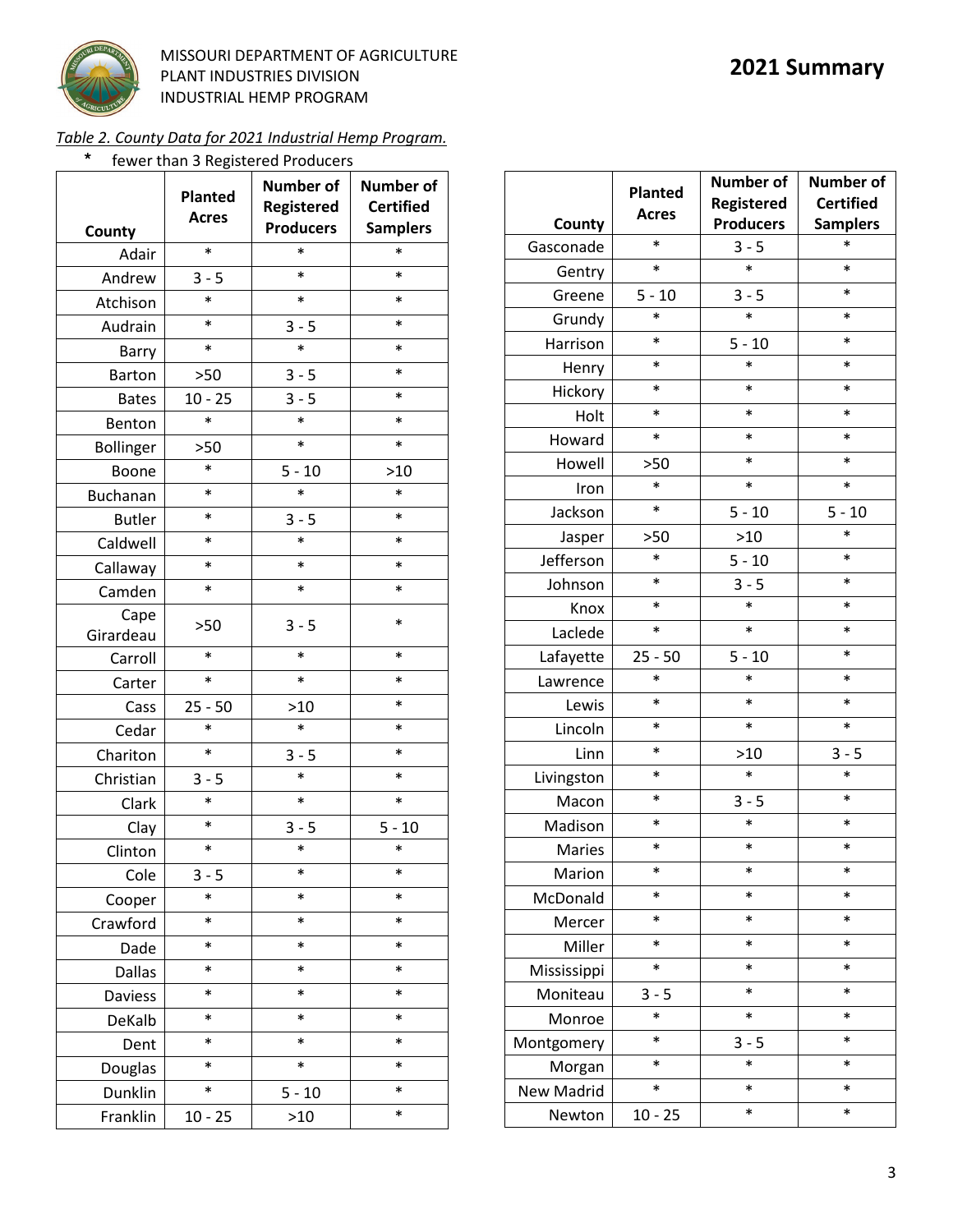

## **MISSOURI DEPARTMENT OF AGRICULTURE**<br>PLANT INDUSTRIES DIVISION PLANT INDUSTRIES DIVISION INDUSTRIAL HEMP PROGRAM

|                    |                | <b>Number of</b> | <b>Number of</b> |  |
|--------------------|----------------|------------------|------------------|--|
|                    | <b>Planted</b> | Registered       | <b>Certified</b> |  |
| County             | <b>Acres</b>   | <b>Producers</b> | <b>Samplers</b>  |  |
| Nodaway            | >50            | $5 - 10$         | $\ast$           |  |
| Oregon             | $\ast$         | $5 - 10$         | $\ast$           |  |
| Osage              | $5 - 10$       | $\ast$           | $\ast$           |  |
| Ozark              | $\ast$         | $\ast$           | $\ast$           |  |
| Pemiscot           | $\ast$         | $\ast$           | $\ast$           |  |
| Perry              | $\ast$         | $\ast$           | $\ast$           |  |
| Pettis             | $\ast$         | $\ast$           | $\ast$           |  |
| Phelps             | *              | $\ast$           | $\ast$           |  |
| Pike               | *              | $\ast$           | $\ast$           |  |
| Platte             | $10 - 25$      | $5 - 10$         | $\ast$           |  |
| Polk               | *              | $3 - 5$          | $\ast$           |  |
| Pulaski            | $\ast$         | $\ast$           | $\ast$           |  |
| Putnam             | $\ast$         | $\ast$           | $\ast$           |  |
| Ralls              | *              | $\ast$           | $\ast$           |  |
| Randolph           | $\ast$         | $\ast$           | $\ast$           |  |
| Ray                | *              | $\ast$           | $\ast$           |  |
| Reynolds           | *              | $\ast$           | $\ast$           |  |
| Ripley             | $\ast$         | $\ast$           | $\ast$           |  |
| Saline             | $\ast$         | $\ast$           | $\ast$           |  |
| Schuyler           | $\ast$         | $\ast$           | $\ast$           |  |
| Scotland           | $\ast$         | $\ast$           | $\ast$           |  |
| Scott              | >50            | $>10$            | $3 - 5$          |  |
| Shannon            | $\ast$         | $\ast$           | $\ast$           |  |
| Shelby             | $\ast$         | $\ast$           | $\ast$           |  |
| <b>St Charles</b>  | >50            | $5 - 10$         | $3 - 5$          |  |
| St Clair           | $\ast$         | $\ast$           | $\ast$           |  |
| <b>St Francois</b> | *              | ∗                | ∗                |  |
| St Louis           | *              | $5 - 10$         | $5 - 10$         |  |
| St Louis City      | *              | $\ast$           | $\ast$           |  |
| Ste                | *              | $\ast$           | $\ast$           |  |
| Genevieve          |                |                  |                  |  |
| Stoddard           | *              | $3 - 5$          | $\ast$           |  |
| Stone              | $\ast$         | $\ast$           | $\ast$           |  |
| Sullivan           | *              | $\ast$           | $\ast$           |  |
| Taney              | *              | $\ast$           | $\ast$           |  |
| Texas              | *              | $\ast$           | $\ast$           |  |
| Vernon             | >50            | $5 - 10$         | $\ast$           |  |
| Warren             | $5 - 10$       | $3 - 5$          | $\ast$           |  |
| Washington         | $\ast$         | $\ast$           | $\ast$           |  |

| County  | <b>Planted</b><br><b>Acres</b> | <b>Number of</b><br>Registered<br><b>Producers</b> | <b>Number of</b><br><b>Certified</b><br><b>Samplers</b> |
|---------|--------------------------------|----------------------------------------------------|---------------------------------------------------------|
| Wayne   | $\ast$                         | $\ast$                                             | $\ast$                                                  |
| Webster | $\ast$                         | $\ast$                                             | $\ast$                                                  |
| Worth   | $\ast$                         | $\ast$                                             | $\ast$                                                  |
| Wright  | $\star$                        | 3 - 5                                              | $\ast$                                                  |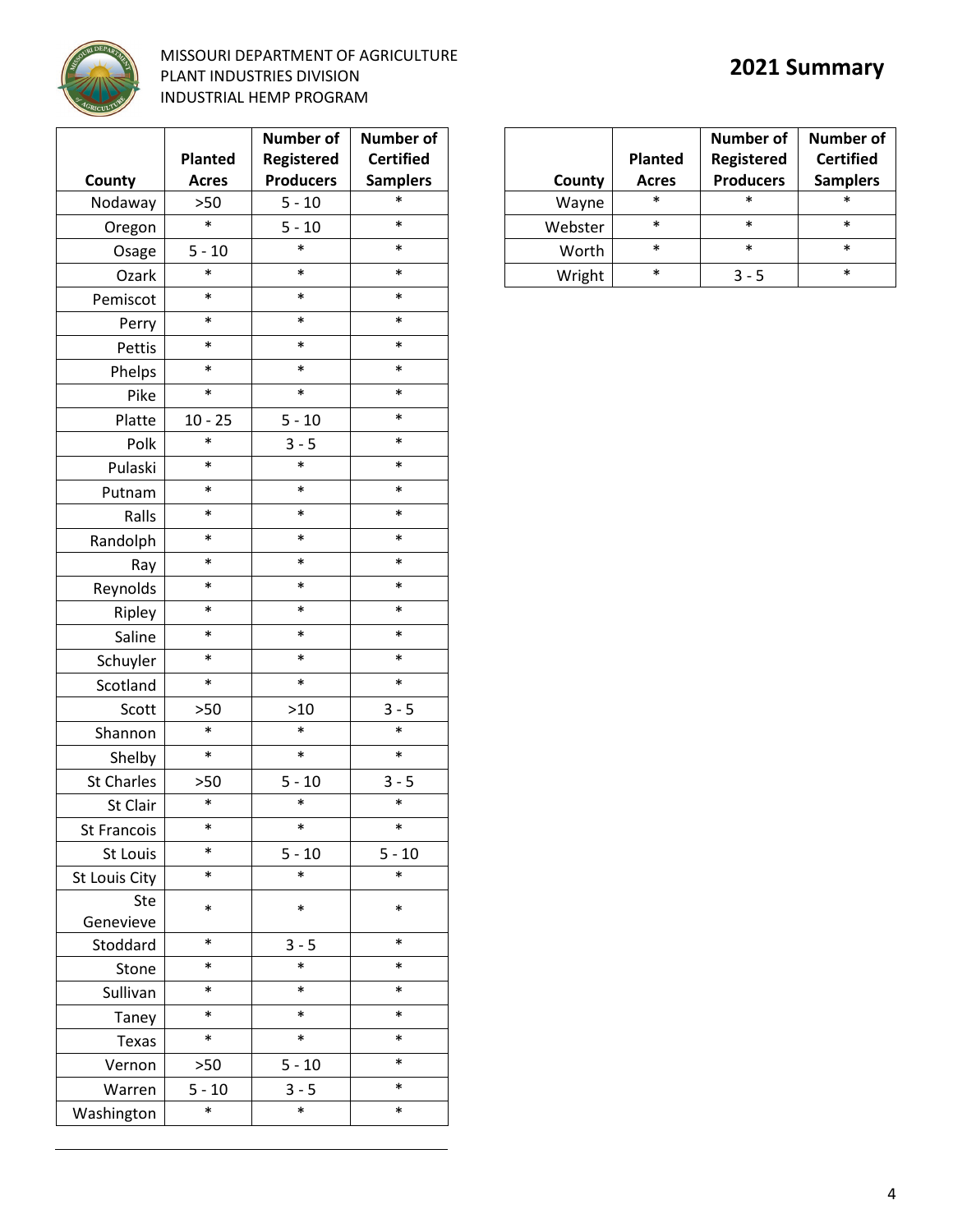# *Appendix A – Year to Year Comparison*

## *Table 3 – Registration Types*

|                                           | <b>Issued</b> |      |                         | <b>Year to Year</b> |
|-------------------------------------------|---------------|------|-------------------------|---------------------|
| <b>Registration Type</b>                  | 2020          | 2021 | Active on<br>12/31/2021 | Change<br>(Percent) |
| <b>Producer Registration</b>              | 207           | 63   | 178                     | $-14.01%$           |
| Agricultural Hemp Propagule & Seed Permit | 78            | 11   | 48                      | $-38.46%$           |
| Certified Industrial Hemp Sampler         | 80            |      | 51                      | $-36.25%$           |
| <b>Total all types</b>                    | 365           | 82   | 277                     | $-24.11%$           |

### *Table 4 –Registered or Permitted Acres*

|                                           | <b>Issued</b> |          |                         | <b>Year to Year</b> |
|-------------------------------------------|---------------|----------|-------------------------|---------------------|
| <b>Registration Type</b>                  | 2020          | 2021     | Active on<br>12/31/2021 | Change<br>(Percent) |
| <b>Producer Registration</b>              | 24,302.70     | 4,187.12 | 21,825.96               | $-10.19%$           |
| Agricultural Hemp Propagule & Seed Permit | 4,284.75      | 318.59   | 2,672.87                | $-37.62%$           |
| Total all types                           | 28,587.45     | 4,505.71 | 24,498.83               | $-14.30%$           |